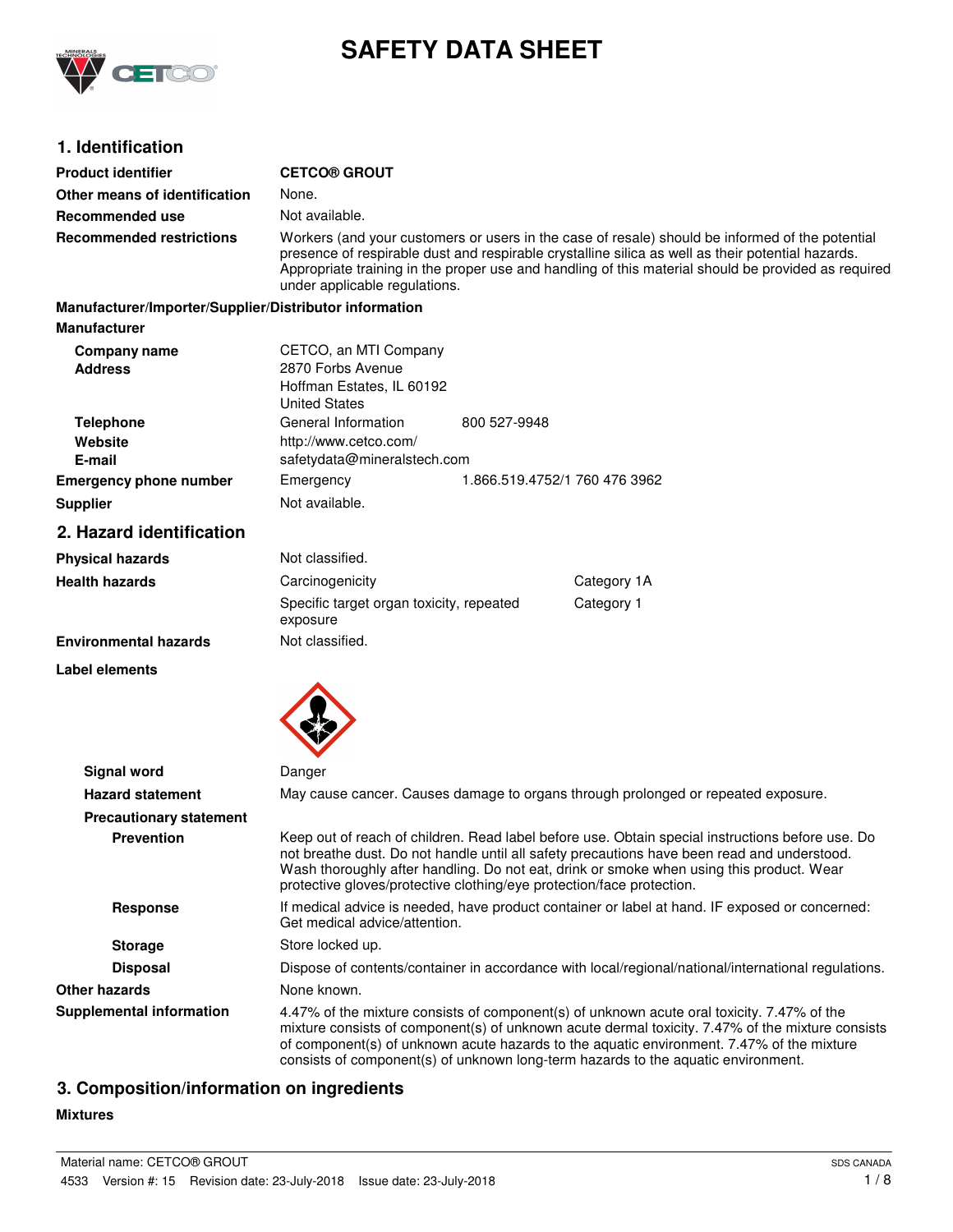| <b>Chemical name</b>                                                         | Common name and synonyms                                                                                                                                                                                                                                                                                                                                                                                                                                                                                                          | <b>CAS number</b> | %          |
|------------------------------------------------------------------------------|-----------------------------------------------------------------------------------------------------------------------------------------------------------------------------------------------------------------------------------------------------------------------------------------------------------------------------------------------------------------------------------------------------------------------------------------------------------------------------------------------------------------------------------|-------------------|------------|
| <b>TRADE SECRET</b>                                                          |                                                                                                                                                                                                                                                                                                                                                                                                                                                                                                                                   | Proprietary       | 3          |
| SILICA, CRYSTALLINE, QUARTZ                                                  |                                                                                                                                                                                                                                                                                                                                                                                                                                                                                                                                   | 14808-60-7        | $1 - < 3$  |
| SILICA, CRYSTALLINE,<br><b>CRISTOBALITE</b>                                  |                                                                                                                                                                                                                                                                                                                                                                                                                                                                                                                                   | 14464-46-1        | ا >        |
| Other components below reportable levels                                     |                                                                                                                                                                                                                                                                                                                                                                                                                                                                                                                                   |                   | $90 - 100$ |
|                                                                              | All concentrations are in percent by weight unless ingredient is a gas. Gas concentrations are in percent by volume.                                                                                                                                                                                                                                                                                                                                                                                                              |                   |            |
| <b>Composition comments</b>                                                  | Occupational Exposure Limits for impurities are listed in Section 8.                                                                                                                                                                                                                                                                                                                                                                                                                                                              |                   |            |
| 4. First-aid measures                                                        |                                                                                                                                                                                                                                                                                                                                                                                                                                                                                                                                   |                   |            |
| <b>Inhalation</b>                                                            | Move to fresh air. Call a physician if symptoms develop or persist.                                                                                                                                                                                                                                                                                                                                                                                                                                                               |                   |            |
| <b>Skin contact</b>                                                          | Wash off with soap and water. Get medical attention if irritation develops and persists.                                                                                                                                                                                                                                                                                                                                                                                                                                          |                   |            |
| Eye contact                                                                  | Rinse with water. Get medical attention if irritation develops and persists.                                                                                                                                                                                                                                                                                                                                                                                                                                                      |                   |            |
| Ingestion                                                                    | Rinse mouth. Get medical attention if symptoms occur.                                                                                                                                                                                                                                                                                                                                                                                                                                                                             |                   |            |
| <b>Most important</b><br>symptoms/effects, acute and<br>delayed              | Prolonged exposure may cause chronic effects.                                                                                                                                                                                                                                                                                                                                                                                                                                                                                     |                   |            |
| Indication of immediate<br>medical attention and special<br>treatment needed | Provide general supportive measures and treat symptomatically. Keep victim under observation.<br>Symptoms may be delayed.                                                                                                                                                                                                                                                                                                                                                                                                         |                   |            |
| <b>General information</b>                                                   | IF exposed or concerned: Get medical advice/attention. If you feel unwell, seek medical advice<br>(show the label where possible). Ensure that medical personnel are aware of the material(s)<br>involved, and take precautions to protect themselves.                                                                                                                                                                                                                                                                            |                   |            |
| 5. Fire-fighting measures                                                    |                                                                                                                                                                                                                                                                                                                                                                                                                                                                                                                                   |                   |            |
| Suitable extinguishing media                                                 | Water fog. Foam. Dry chemical powder. Carbon dioxide (CO2).                                                                                                                                                                                                                                                                                                                                                                                                                                                                       |                   |            |
| Unsuitable extinguishing<br>media                                            | Do not use water jet as an extinguisher, as this will spread the fire.                                                                                                                                                                                                                                                                                                                                                                                                                                                            |                   |            |
| Specific hazards arising from<br>the chemical                                | During fire, gases hazardous to health may be formed.                                                                                                                                                                                                                                                                                                                                                                                                                                                                             |                   |            |
| Special protective equipment<br>and precautions for firefighters             | Self-contained breathing apparatus and full protective clothing must be worn in case of fire.                                                                                                                                                                                                                                                                                                                                                                                                                                     |                   |            |
| <b>Fire fighting</b><br>equipment/instructions                               | Move containers from fire area if you can do so without risk.                                                                                                                                                                                                                                                                                                                                                                                                                                                                     |                   |            |
| <b>Specific methods</b>                                                      | Use standard firefighting procedures and consider the hazards of other involved materials.                                                                                                                                                                                                                                                                                                                                                                                                                                        |                   |            |
| <b>General fire hazards</b>                                                  | No unusual fire or explosion hazards noted.                                                                                                                                                                                                                                                                                                                                                                                                                                                                                       |                   |            |
| 6. Accidental release measures                                               |                                                                                                                                                                                                                                                                                                                                                                                                                                                                                                                                   |                   |            |
| Personal precautions,<br>protective equipment and<br>emergency procedures    | Keep unnecessary personnel away. Keep people away from and upwind of spill/leak. Wear<br>appropriate protective equipment and clothing during clean-up. Ensure adequate ventilation. Local<br>authorities should be advised if significant spillages cannot be contained. For personal protection,<br>see section 8 of the SDS.                                                                                                                                                                                                   |                   |            |
| <b>Methods and materials for</b><br>containment and cleaning up              | This product is miscible in water. Stop the flow of material, if this is without risk. Following product<br>recovery, flush area with water. Put material in suitable, covered, labeled containers. For waste<br>disposal, see section 13 of the SDS.                                                                                                                                                                                                                                                                             |                   |            |
| <b>Environmental precautions</b>                                             | Avoid discharge into drains, water courses or onto the ground.                                                                                                                                                                                                                                                                                                                                                                                                                                                                    |                   |            |
| 7. Handling and storage                                                      |                                                                                                                                                                                                                                                                                                                                                                                                                                                                                                                                   |                   |            |
| Precautions for safe handling                                                | Obtain special instructions before use. Do not handle until all safety precautions have been read<br>and understood. Keep formation of airborne dusts to a minimum. Provide appropriate exhaust<br>ventilation at places where dust is formed. Do not breathe dust. Avoid prolonged exposure. When<br>using, do not eat, drink or smoke. Should be handled in closed systems, if possible. Wear<br>appropriate personal protective equipment. Wash hands thoroughly after handling. Observe good<br>industrial hygiene practices. |                   |            |
| Conditions for safe storage,<br>including any incompatibilities              | Store locked up. Store in original tightly closed container. Keep out of the reach of children. Store<br>away from incompatible materials (see Section 10 of the SDS).                                                                                                                                                                                                                                                                                                                                                            |                   |            |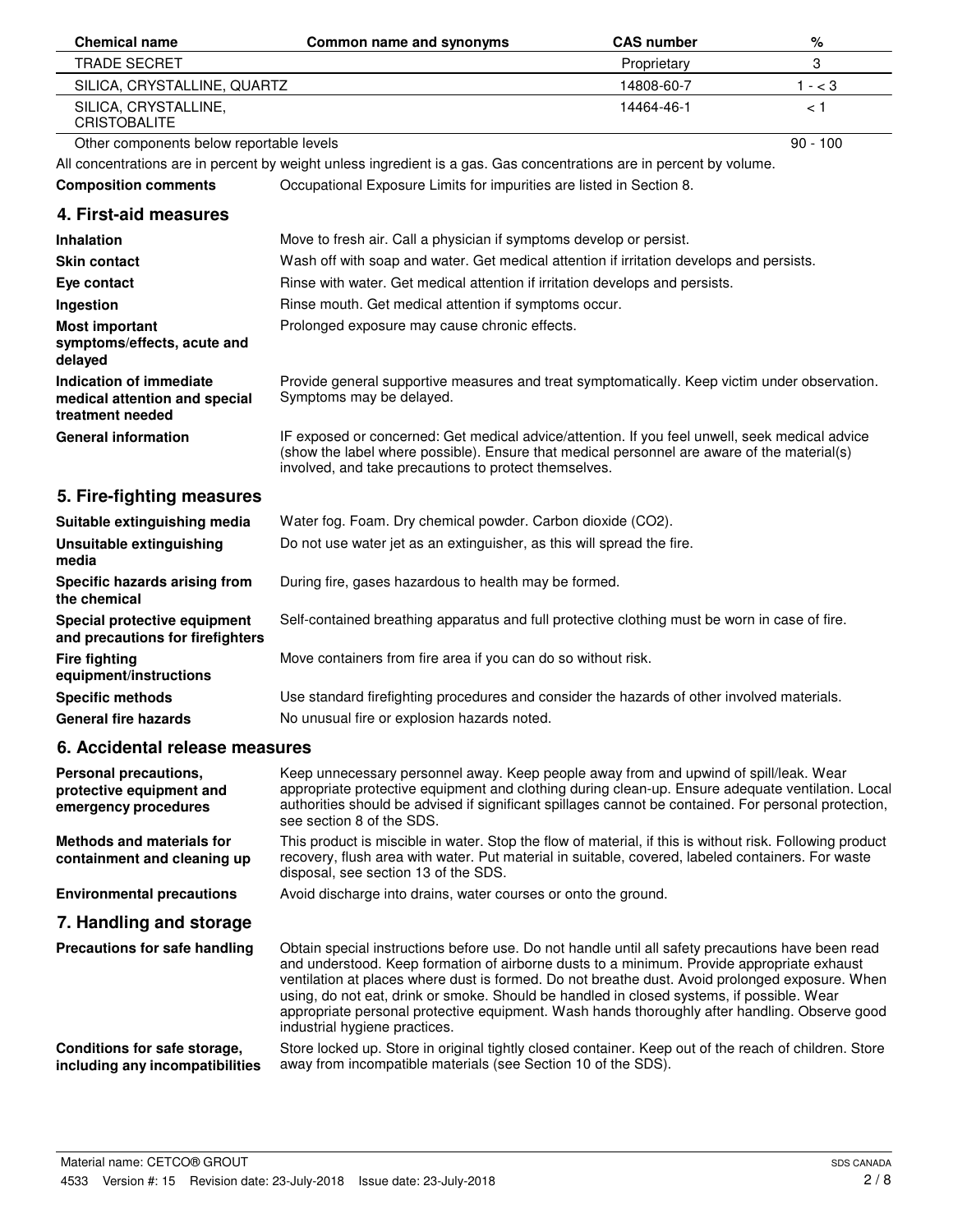# **8. Exposure controls/personal protection**

# **Occupational exposure limits US. ACGIH Threshold Limit Values**

| <b>Components</b>                                                                                                                                      | <b>Type</b> | Value           | Form                  |
|--------------------------------------------------------------------------------------------------------------------------------------------------------|-------------|-----------------|-----------------------|
| SILICA, CRYSTALLINE,<br><b>CRISTOBALITE (CAS</b><br>14464-46-1)                                                                                        | <b>TWA</b>  | $0.025$ mg/m3   | Respirable fraction.  |
| SILICA, CRYSTALLINE,<br>QUARTZ (CAS 14808-60-7)                                                                                                        | <b>TWA</b>  | $0.025$ mg/m3   | Respirable fraction.  |
| Canada. Alberta OELs (Occupational Health & Safety Code, Schedule 1, Table 2)                                                                          |             |                 |                       |
| <b>Components</b>                                                                                                                                      | <b>Type</b> | Value           | Form                  |
| SILICA, CRYSTALLINE,<br><b>CRISTOBALITE (CAS</b><br>14464-46-1)                                                                                        | <b>TWA</b>  | $0.025$ mg/m3   | Respirable.           |
|                                                                                                                                                        |             | $0.025$ mg/m3   | Respirable particles. |
| SILICA, CRYSTALLINE,<br>QUARTZ (CAS 14808-60-7)                                                                                                        | <b>TWA</b>  | $0.025$ mg/m3   | Respirable particles. |
| <b>Impurities</b>                                                                                                                                      | <b>Type</b> | Value           | Form                  |
| <b>INERT OR NUISANCE</b><br><b>DUSTS</b>                                                                                                               | <b>TWA</b>  | $3$ mg/m $3$    | Respirable particles. |
|                                                                                                                                                        |             | 10 mg/m $3$     | Total particulate.    |
| Canada. British Columbia OELs. (Occupational Exposure Limits for Chemical Substances, Occupational Health and<br>Safety Regulation 296/97, as amended) |             |                 |                       |
| <b>Components</b>                                                                                                                                      | <b>Type</b> | Value           | <b>Form</b>           |
| SILICA, CRYSTALLINE,<br><b>CRISTOBALITE (CAS</b><br>14464-46-1)                                                                                        | <b>TWA</b>  | $0.025$ mg/m3   | Respirable fraction.  |
| SILICA, CRYSTALLINE,<br>QUARTZ (CAS 14808-60-7)                                                                                                        | <b>TWA</b>  | $0.025$ mg/m3   | Respirable fraction.  |
| <b>Impurities</b>                                                                                                                                      | <b>Type</b> | Value           | Form                  |
| <b>INERT OR NUISANCE</b><br><b>DUSTS</b>                                                                                                               | <b>TWA</b>  | 3 mg/m3         | Respirable fraction.  |
|                                                                                                                                                        |             | 10 mg/m $3$     | Total dust.           |
| Canada. Manitoba OELs (Reg. 217/2006, The Workplace Safety And Health Act)                                                                             |             |                 |                       |
| <b>Components</b>                                                                                                                                      | <b>Type</b> | Value           | <b>Form</b>           |
| SILICA, CRYSTALLINE,<br><b>CRISTOBALITE (CAS</b><br>14464-46-1)                                                                                        | <b>TWA</b>  | $0.025$ mg/m3   | Respirable fraction.  |
| SILICA, CRYSTALLINE,<br>QUARTZ (CAS 14808-60-7)                                                                                                        | <b>TWA</b>  | $0.025$ mg/m3   | Respirable fraction.  |
| Canada. Ontario OELs. (Control of Exposure to Biological or Chemical Agents)                                                                           |             |                 |                       |
| <b>Components</b>                                                                                                                                      | <b>Type</b> | Value           | Form                  |
| SILICA, CRYSTALLINE,<br><b>CRISTOBALITE (CAS</b><br>14464-46-1)                                                                                        | <b>TWA</b>  | $0.05$ mg/m $3$ | Respirable fraction.  |
| SILICA, CRYSTALLINE,<br>QUARTZ (CAS 14808-60-7)                                                                                                        | <b>TWA</b>  | $0.1$ mg/m $3$  | Respirable fraction.  |
| <b>Impurities</b>                                                                                                                                      | <b>Type</b> | Value           | Form                  |
| <b>INERT OR NUISANCE</b><br><b>DUSTS</b>                                                                                                               | <b>TWA</b>  | $3$ mg/m $3$    | Respirable fraction.  |
|                                                                                                                                                        |             | 10 mg/m3        | Inhalable fraction.   |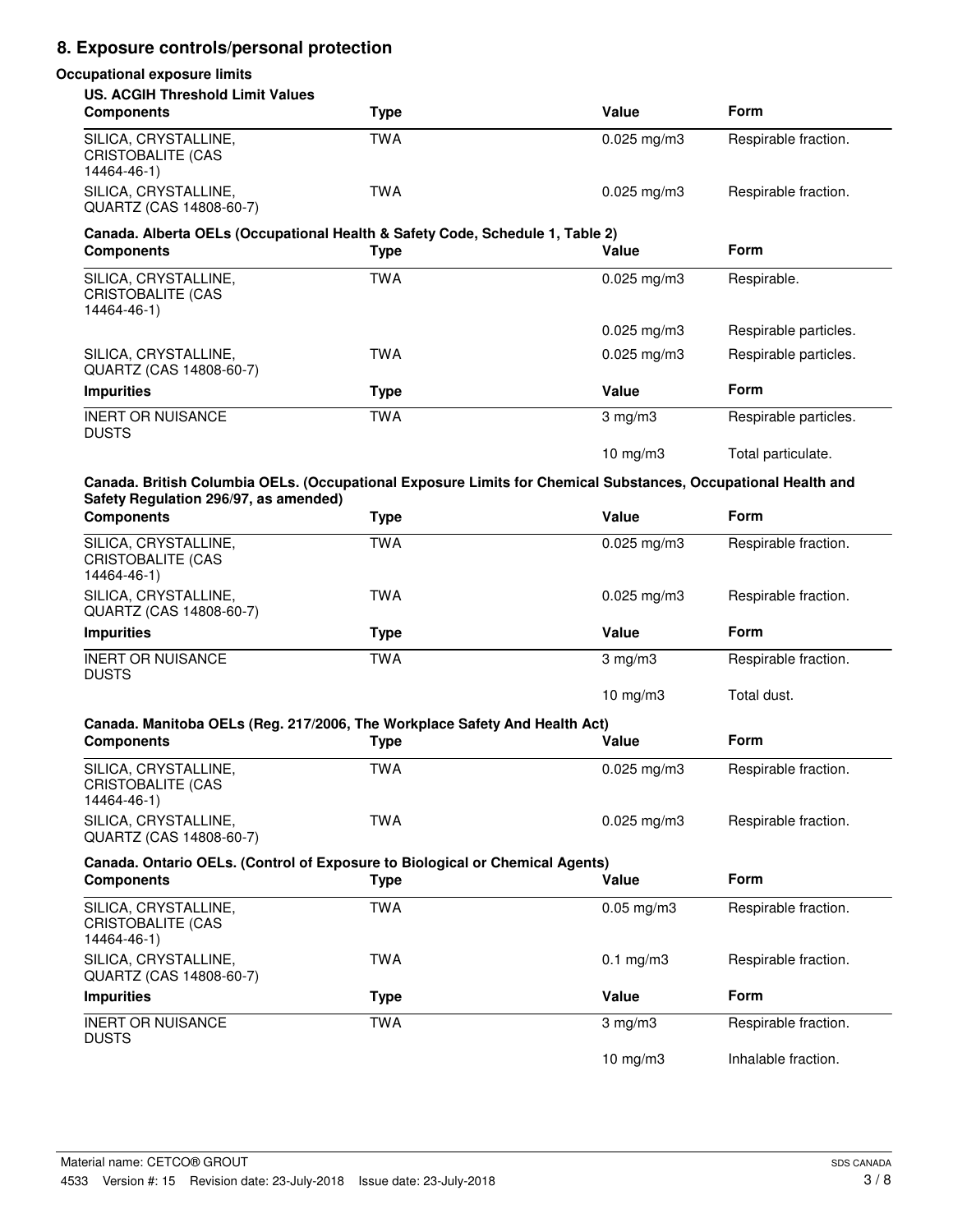| <b>Components</b>                                               | Canada. Quebec OELs. (Ministry of Labor - Regulation respecting occupational health and safety)<br>Type                                                                                                                                                                                                                                                                                                | Value           | <b>Form</b>      |
|-----------------------------------------------------------------|--------------------------------------------------------------------------------------------------------------------------------------------------------------------------------------------------------------------------------------------------------------------------------------------------------------------------------------------------------------------------------------------------------|-----------------|------------------|
|                                                                 |                                                                                                                                                                                                                                                                                                                                                                                                        |                 |                  |
| SILICA, CRYSTALLINE,<br><b>CRISTOBALITE (CAS</b><br>14464-46-1) | <b>TWA</b>                                                                                                                                                                                                                                                                                                                                                                                             | $0.05$ mg/m $3$ | Respirable dust. |
| SILICA, CRYSTALLINE,<br>QUARTZ (CAS 14808-60-7)                 | <b>TWA</b>                                                                                                                                                                                                                                                                                                                                                                                             | $0.1$ mg/m $3$  | Respirable dust. |
| <b>Impurities</b>                                               | <b>Type</b>                                                                                                                                                                                                                                                                                                                                                                                            | <b>Value</b>    | <b>Form</b>      |
| <b>INERT OR NUISANCE</b><br><b>DUSTS</b>                        | <b>TWA</b>                                                                                                                                                                                                                                                                                                                                                                                             | $10$ mg/m $3$   | Total dust.      |
| <b>Biological limit values</b>                                  | No biological exposure limits noted for the ingredient(s).                                                                                                                                                                                                                                                                                                                                             |                 |                  |
| <b>Exposure guidelines</b>                                      | Occupational exposure to nuisance dust (total and respirable) and respirable crystalline silica<br>should be monitored and controlled.                                                                                                                                                                                                                                                                 |                 |                  |
| Appropriate engineering<br>controls                             | Good general ventilation (typically 10 air changes per hour) should be used. Ventilation rates<br>should be matched to conditions. If applicable, use process enclosures, local exhaust ventilation,<br>or other engineering controls to maintain airborne levels below recommended exposure limits. If<br>exposure limits have not been established, maintain airborne levels to an acceptable level. |                 |                  |
|                                                                 | Individual protection measures, such as personal protective equipment                                                                                                                                                                                                                                                                                                                                  |                 |                  |
| Eye/face protection                                             | If contact is likely, safety glasses with side shields are recommended.                                                                                                                                                                                                                                                                                                                                |                 |                  |
| <b>Skin protection</b><br><b>Hand protection</b>                | Wear appropriate chemical resistant gloves.                                                                                                                                                                                                                                                                                                                                                            |                 |                  |
| <b>Other</b>                                                    | Use of an impervious apron is recommended.                                                                                                                                                                                                                                                                                                                                                             |                 |                  |
| <b>Respiratory protection</b>                                   | Use a particulate filter respirator for particulate concentrations exceeding the Occupational<br>Exposure Limit.                                                                                                                                                                                                                                                                                       |                 |                  |
| <b>Thermal hazards</b>                                          | Wear appropriate thermal protective clothing, when necessary.                                                                                                                                                                                                                                                                                                                                          |                 |                  |
| General hygiene<br>considerations                               | Observe any medical surveillance requirements. Always observe good personal hygiene<br>measures, such as washing after handling the material and before eating, drinking, and/or<br>smoking. Routinely wash work clothing and protective equipment to remove contaminants.                                                                                                                             |                 |                  |

# **9. Physical and chemical properties**

| <b>Appearance</b>                            |                |
|----------------------------------------------|----------------|
| <b>Physical state</b>                        | Solid.         |
| Form                                         | Solid.         |
| Color                                        | Not available. |
| Odor                                         | Not available. |
| Odor threshold                               | Not available. |
| рH                                           | $7 - 9$        |
| <b>Melting point/freezing point</b>          | Not available. |
| Initial boiling point and boiling<br>range   | Not available. |
| <b>Flash point</b>                           | Not flammable  |
| Not available.<br><b>Evaporation rate</b>    |                |
| Not available.<br>Flammability (solid, gas)  |                |
| Upper/lower flammability or explosive limits |                |
| <b>Flammability limit - lower</b><br>$(\% )$ | Not explosive  |
| <b>Flammability limit - upper</b><br>$(\% )$ | Not explosive  |
| Explosive limit - lower (%)                  | Not available. |
| Explosive limit - upper (%)                  | Not available. |
| Vapor pressure                               | Not available. |
| Vapor density                                | Not available. |
| <b>Relative density</b>                      | Not available. |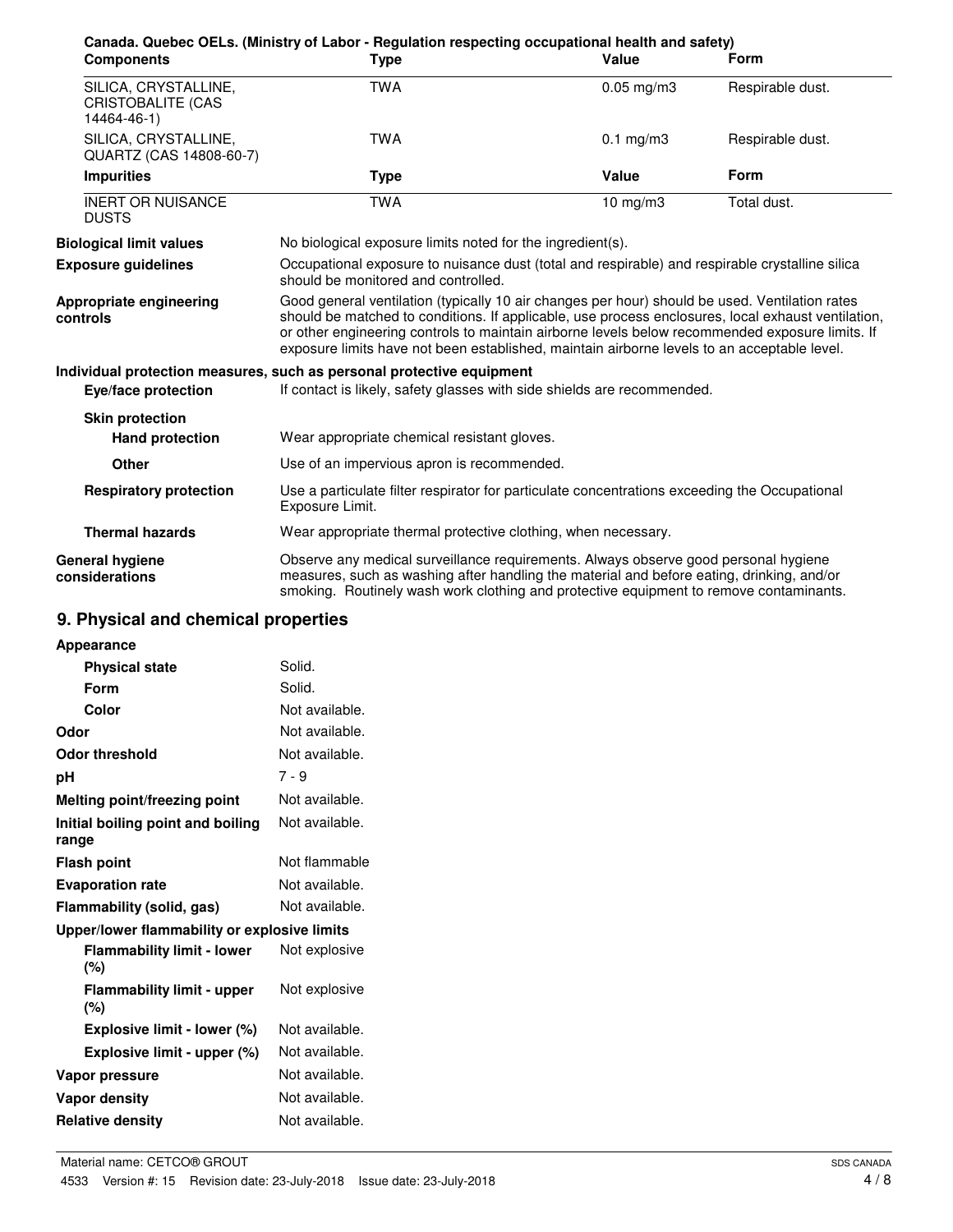| Solubility(ies)                                                                    |                                                                                               |                     |  |
|------------------------------------------------------------------------------------|-----------------------------------------------------------------------------------------------|---------------------|--|
| Solubility (water)                                                                 | Negligible                                                                                    |                     |  |
| <b>Partition coefficient</b><br>(n-octanol/water)                                  | Not available.                                                                                |                     |  |
| Auto-ignition temperature                                                          | Not available.                                                                                |                     |  |
| <b>Decomposition temperature</b>                                                   | Not available.                                                                                |                     |  |
| <b>Viscosity</b>                                                                   | Not available.                                                                                |                     |  |
| <b>Other information</b>                                                           |                                                                                               |                     |  |
| <b>Density</b>                                                                     | 3.58 g/cm3 estimated                                                                          |                     |  |
| <b>Explosive properties</b>                                                        | Not explosive.                                                                                |                     |  |
| <b>Oxidizing properties</b>                                                        | Not oxidizing.                                                                                |                     |  |
| <b>Percent volatile</b>                                                            | 0 % estimated                                                                                 |                     |  |
| <b>Specific gravity</b>                                                            | 3.58 estimated                                                                                |                     |  |
| 10. Stability and reactivity                                                       |                                                                                               |                     |  |
| Reactivity                                                                         | The product is stable and non-reactive under normal conditions of use, storage and transport. |                     |  |
| <b>Chemical stability</b>                                                          | Material is stable under normal conditions.                                                   |                     |  |
| <b>Possibility of hazardous</b><br>reactions                                       | No dangerous reaction known under conditions of normal use.                                   |                     |  |
| <b>Conditions to avoid</b>                                                         | Contact with incompatible materials.                                                          |                     |  |
| Incompatible materials                                                             | Strong oxidizing agents.                                                                      |                     |  |
| <b>Hazardous decomposition</b><br>products                                         | No hazardous decomposition products are known.                                                |                     |  |
| 11. Toxicological information                                                      |                                                                                               |                     |  |
| Information on likely routes of exposure                                           |                                                                                               |                     |  |
| Inhalation                                                                         | Prolonged inhalation may be harmful.                                                          |                     |  |
| <b>Skin contact</b>                                                                | No adverse effects due to skin contact are expected.                                          |                     |  |
| Eye contact                                                                        | Direct contact with eyes may cause temporary irritation.                                      |                     |  |
| Ingestion                                                                          | Expected to be a low ingestion hazard.                                                        |                     |  |
| Symptoms related to the<br>physical, chemical and<br>toxicological characteristics | Direct contact with eyes may cause temporary irritation.                                      |                     |  |
| Information on toxicological effects                                               |                                                                                               |                     |  |
| <b>Acute toxicity</b>                                                              | Not known.                                                                                    |                     |  |
| <b>Product</b>                                                                     | <b>Species</b>                                                                                | <b>Test Results</b> |  |
| CETCO® GROUT                                                                       |                                                                                               |                     |  |
| <b>Acute</b>                                                                       |                                                                                               |                     |  |
| <b>Inhalation</b>                                                                  |                                                                                               |                     |  |
| LC50                                                                               | Rat                                                                                           | 14.5 mg/l/4h        |  |
| <b>Components</b>                                                                  | <b>Species</b>                                                                                | <b>Test Results</b> |  |
| SILICA, CRYSTALLINE, CRISTOBALITE (CAS 14464-46-1)                                 |                                                                                               |                     |  |
| <b>Acute</b>                                                                       |                                                                                               |                     |  |
| Oral                                                                               |                                                                                               |                     |  |
| LD50                                                                               | Rat                                                                                           | $> 22500$ mg/kg     |  |
| <b>TRADE SECRET</b>                                                                |                                                                                               |                     |  |
| <b>Acute</b>                                                                       |                                                                                               |                     |  |
| Inhalation                                                                         |                                                                                               |                     |  |
| LC50                                                                               | Rat                                                                                           | 0.5801 mg/l/4h      |  |
| Oral<br>LD50                                                                       |                                                                                               |                     |  |
|                                                                                    | Rat                                                                                           | 1800 mg/kg          |  |
| <b>Skin corrosion/irritation</b>                                                   | Prolonged skin contact may cause temporary irritation.                                        |                     |  |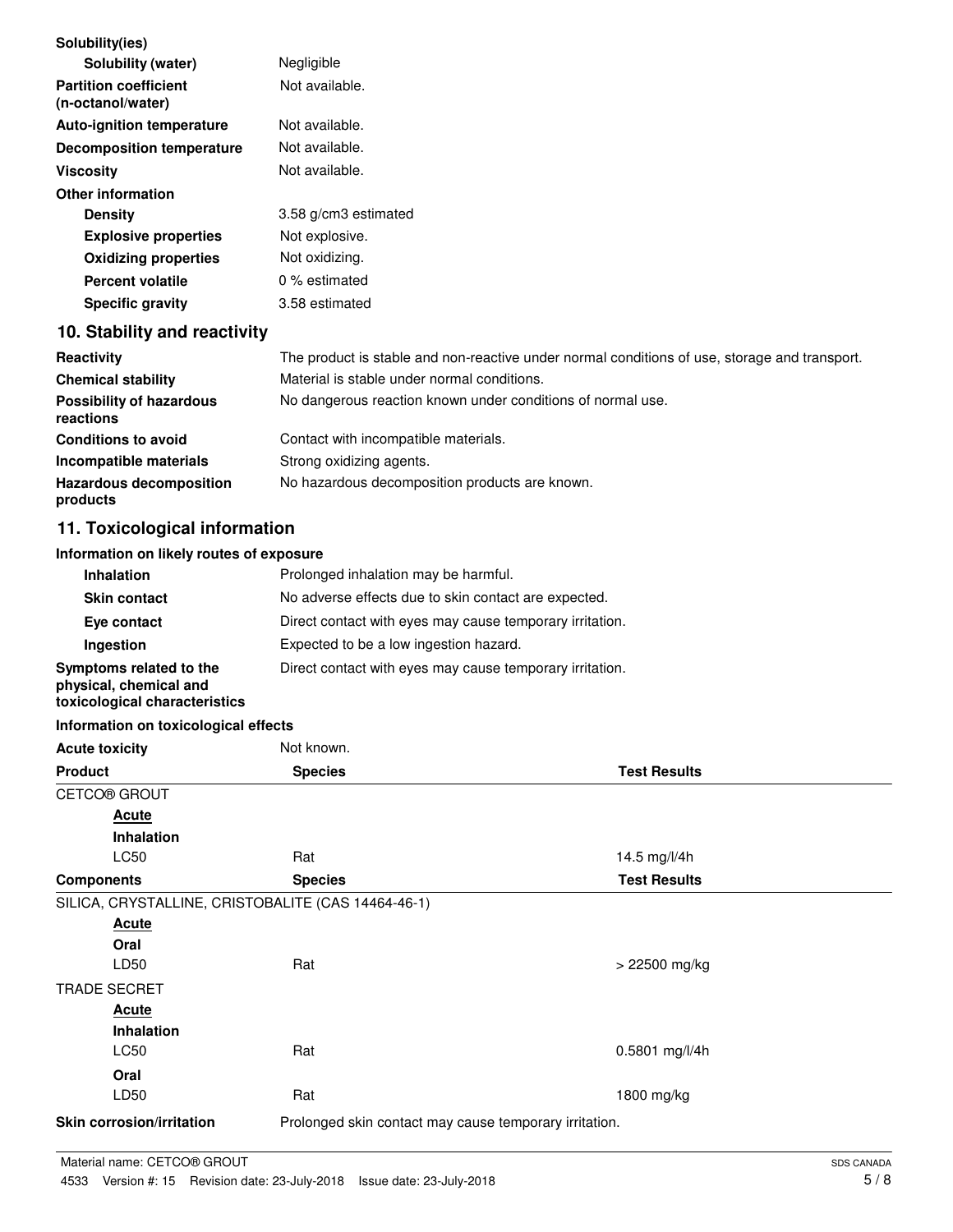| Serious eye damage/eye<br>irritation                   | Direct contact with eyes may cause temporary irritation.    |                                                                                                                                                                                                                                                                                                                                                                                                                                                                                                                                                                                                                                                                                                                                                                                                                                                                                                                                                                                                                                                                                                                                                                                                                                                                                                                                                                                                                                                                                                                                                                                                    |
|--------------------------------------------------------|-------------------------------------------------------------|----------------------------------------------------------------------------------------------------------------------------------------------------------------------------------------------------------------------------------------------------------------------------------------------------------------------------------------------------------------------------------------------------------------------------------------------------------------------------------------------------------------------------------------------------------------------------------------------------------------------------------------------------------------------------------------------------------------------------------------------------------------------------------------------------------------------------------------------------------------------------------------------------------------------------------------------------------------------------------------------------------------------------------------------------------------------------------------------------------------------------------------------------------------------------------------------------------------------------------------------------------------------------------------------------------------------------------------------------------------------------------------------------------------------------------------------------------------------------------------------------------------------------------------------------------------------------------------------------|
| Respiratory or skin sensitization                      |                                                             |                                                                                                                                                                                                                                                                                                                                                                                                                                                                                                                                                                                                                                                                                                                                                                                                                                                                                                                                                                                                                                                                                                                                                                                                                                                                                                                                                                                                                                                                                                                                                                                                    |
| Canada - Alberta OELs: Irritant                        |                                                             |                                                                                                                                                                                                                                                                                                                                                                                                                                                                                                                                                                                                                                                                                                                                                                                                                                                                                                                                                                                                                                                                                                                                                                                                                                                                                                                                                                                                                                                                                                                                                                                                    |
| SILICA, CRYSTALLINE, CRISTOBALITE (CAS<br>14464-46-1)  |                                                             | Irritant                                                                                                                                                                                                                                                                                                                                                                                                                                                                                                                                                                                                                                                                                                                                                                                                                                                                                                                                                                                                                                                                                                                                                                                                                                                                                                                                                                                                                                                                                                                                                                                           |
| <b>Respiratory sensitization</b>                       | Not a respiratory sensitizer.                               |                                                                                                                                                                                                                                                                                                                                                                                                                                                                                                                                                                                                                                                                                                                                                                                                                                                                                                                                                                                                                                                                                                                                                                                                                                                                                                                                                                                                                                                                                                                                                                                                    |
| <b>Skin sensitization</b>                              | This product is not expected to cause skin sensitization.   |                                                                                                                                                                                                                                                                                                                                                                                                                                                                                                                                                                                                                                                                                                                                                                                                                                                                                                                                                                                                                                                                                                                                                                                                                                                                                                                                                                                                                                                                                                                                                                                                    |
| Germ cell mutagenicity                                 | mutagenic or genotoxic.                                     | No data available to indicate product or any components present at greater than 0.1% are                                                                                                                                                                                                                                                                                                                                                                                                                                                                                                                                                                                                                                                                                                                                                                                                                                                                                                                                                                                                                                                                                                                                                                                                                                                                                                                                                                                                                                                                                                           |
| Carcinogenicity                                        |                                                             | In 1997, IARC (the International Agency for Research on Cancer) concluded that crystalline silica<br>inhaled from occupational sources can cause lung cancer in humans. However in making the<br>overall evaluation, IARC noted that "carcinogenicity was not detected in all industrial<br>circumstances studied. Carcinogenicity may be dependent on inherent characteristics of the<br>crystalline silica or on external factors affecting its biological activity or distribution of its<br>polymorphs." (IARC Monographs on the evaluation of the carcinogenic risks of chemicals to<br>humans, Silica, silicates dust and organic fibres, 1997, Vol. 68, IARC, Lyon, France.) In June<br>2003, SCOEL (the EU Scientific Committee on Occupational Exposure Limits) concluded that the<br>main effect in humans of the inhalation of respirable crystalline silica dust is silicosis. "There is<br>sufficient information to conclude that the relative risk of lung cancer is increased in persons with<br>silicosis (and, apparently, not in employees without silicosis exposed to silica dust in quarries and<br>in the ceramic industry). Therefore, preventing the onset of silicosis will also reduce the cancer<br>risk" (SCOEL SUM Doc 94-final, June 2003) According to the current state of the art, worker<br>protection against silicosis can be consistently assured by respecting the existing regulatory<br>occupational exposure limits. May cause cancer. Occupational exposure to respirable dust and<br>respirable crystalline silica should be monitored and controlled. |
| <b>ACGIH Carcinogens</b>                               |                                                             |                                                                                                                                                                                                                                                                                                                                                                                                                                                                                                                                                                                                                                                                                                                                                                                                                                                                                                                                                                                                                                                                                                                                                                                                                                                                                                                                                                                                                                                                                                                                                                                                    |
| SILICA, CRYSTALLINE, CRISTOBALITE (CAS<br>14464-46-1)  |                                                             | A2 Suspected human carcinogen.                                                                                                                                                                                                                                                                                                                                                                                                                                                                                                                                                                                                                                                                                                                                                                                                                                                                                                                                                                                                                                                                                                                                                                                                                                                                                                                                                                                                                                                                                                                                                                     |
| Canada - Alberta OELs: Carcinogen category             | SILICA, CRYSTALLINE, QUARTZ (CAS 14808-60-7)                | A2 Suspected human carcinogen.                                                                                                                                                                                                                                                                                                                                                                                                                                                                                                                                                                                                                                                                                                                                                                                                                                                                                                                                                                                                                                                                                                                                                                                                                                                                                                                                                                                                                                                                                                                                                                     |
| SILICA, CRYSTALLINE, CRISTOBALITE (CAS<br>14464-46-1)  |                                                             | Suspected human carcinogen.                                                                                                                                                                                                                                                                                                                                                                                                                                                                                                                                                                                                                                                                                                                                                                                                                                                                                                                                                                                                                                                                                                                                                                                                                                                                                                                                                                                                                                                                                                                                                                        |
|                                                        | SILICA, CRYSTALLINE, QUARTZ (CAS 14808-60-7)                | Suspected human carcinogen.                                                                                                                                                                                                                                                                                                                                                                                                                                                                                                                                                                                                                                                                                                                                                                                                                                                                                                                                                                                                                                                                                                                                                                                                                                                                                                                                                                                                                                                                                                                                                                        |
| Canada - Manitoba OELs: carcinogenicity                |                                                             |                                                                                                                                                                                                                                                                                                                                                                                                                                                                                                                                                                                                                                                                                                                                                                                                                                                                                                                                                                                                                                                                                                                                                                                                                                                                                                                                                                                                                                                                                                                                                                                                    |
| SILICA, CRYSTALLINE, CRISTOBALITE (CAS<br>14464-46-1)  |                                                             | Suspected human carcinogen.                                                                                                                                                                                                                                                                                                                                                                                                                                                                                                                                                                                                                                                                                                                                                                                                                                                                                                                                                                                                                                                                                                                                                                                                                                                                                                                                                                                                                                                                                                                                                                        |
| Canada - Quebec OELs: Carcinogen category              | SILICA, CRYSTALLINE, QUARTZ (CAS 14808-60-7)                | Suspected human carcinogen.                                                                                                                                                                                                                                                                                                                                                                                                                                                                                                                                                                                                                                                                                                                                                                                                                                                                                                                                                                                                                                                                                                                                                                                                                                                                                                                                                                                                                                                                                                                                                                        |
| SILICA, CRYSTALLINE, CRISTOBALITE (CAS                 |                                                             | Detected carcinogenic effect in animals.                                                                                                                                                                                                                                                                                                                                                                                                                                                                                                                                                                                                                                                                                                                                                                                                                                                                                                                                                                                                                                                                                                                                                                                                                                                                                                                                                                                                                                                                                                                                                           |
| 14464-46-1)                                            |                                                             |                                                                                                                                                                                                                                                                                                                                                                                                                                                                                                                                                                                                                                                                                                                                                                                                                                                                                                                                                                                                                                                                                                                                                                                                                                                                                                                                                                                                                                                                                                                                                                                                    |
| IARC Monographs. Overall Evaluation of Carcinogenicity | SILICA, CRYSTALLINE, QUARTZ (CAS 14808-60-7)                | Suspected carcinogenic effect in humans.                                                                                                                                                                                                                                                                                                                                                                                                                                                                                                                                                                                                                                                                                                                                                                                                                                                                                                                                                                                                                                                                                                                                                                                                                                                                                                                                                                                                                                                                                                                                                           |
| SILICA, CRYSTALLINE, CRISTOBALITE (CAS<br>14464-46-1)  |                                                             | 1 Carcinogenic to humans.                                                                                                                                                                                                                                                                                                                                                                                                                                                                                                                                                                                                                                                                                                                                                                                                                                                                                                                                                                                                                                                                                                                                                                                                                                                                                                                                                                                                                                                                                                                                                                          |
|                                                        | SILICA, CRYSTALLINE, QUARTZ (CAS 14808-60-7)                | 1 Carcinogenic to humans.                                                                                                                                                                                                                                                                                                                                                                                                                                                                                                                                                                                                                                                                                                                                                                                                                                                                                                                                                                                                                                                                                                                                                                                                                                                                                                                                                                                                                                                                                                                                                                          |
|                                                        | US. National Toxicology Program (NTP) Report on Carcinogens |                                                                                                                                                                                                                                                                                                                                                                                                                                                                                                                                                                                                                                                                                                                                                                                                                                                                                                                                                                                                                                                                                                                                                                                                                                                                                                                                                                                                                                                                                                                                                                                                    |
| SILICA, CRYSTALLINE, CRISTOBALITE (CAS<br>14464-46-1)  |                                                             | Known To Be Human Carcinogen.                                                                                                                                                                                                                                                                                                                                                                                                                                                                                                                                                                                                                                                                                                                                                                                                                                                                                                                                                                                                                                                                                                                                                                                                                                                                                                                                                                                                                                                                                                                                                                      |
|                                                        | SILICA, CRYSTALLINE, QUARTZ (CAS 14808-60-7)                | Reasonably Anticipated to be a Human Carcinogen.<br>Known To Be Human Carcinogen.                                                                                                                                                                                                                                                                                                                                                                                                                                                                                                                                                                                                                                                                                                                                                                                                                                                                                                                                                                                                                                                                                                                                                                                                                                                                                                                                                                                                                                                                                                                  |
| <b>Reproductive toxicity</b>                           |                                                             | This product is not expected to cause reproductive or developmental effects.                                                                                                                                                                                                                                                                                                                                                                                                                                                                                                                                                                                                                                                                                                                                                                                                                                                                                                                                                                                                                                                                                                                                                                                                                                                                                                                                                                                                                                                                                                                       |
| Specific target organ toxicity -<br>single exposure    | Not classified.                                             |                                                                                                                                                                                                                                                                                                                                                                                                                                                                                                                                                                                                                                                                                                                                                                                                                                                                                                                                                                                                                                                                                                                                                                                                                                                                                                                                                                                                                                                                                                                                                                                                    |
| Specific target organ toxicity -<br>repeated exposure  |                                                             | Causes damage to organs through prolonged or repeated exposure.                                                                                                                                                                                                                                                                                                                                                                                                                                                                                                                                                                                                                                                                                                                                                                                                                                                                                                                                                                                                                                                                                                                                                                                                                                                                                                                                                                                                                                                                                                                                    |
| <b>Aspiration hazard</b>                               | Not an aspiration hazard.                                   |                                                                                                                                                                                                                                                                                                                                                                                                                                                                                                                                                                                                                                                                                                                                                                                                                                                                                                                                                                                                                                                                                                                                                                                                                                                                                                                                                                                                                                                                                                                                                                                                    |
| <b>Chronic effects</b>                                 |                                                             | Causes damage to organs through prolonged or repeated exposure. Prolonged inhalation may be                                                                                                                                                                                                                                                                                                                                                                                                                                                                                                                                                                                                                                                                                                                                                                                                                                                                                                                                                                                                                                                                                                                                                                                                                                                                                                                                                                                                                                                                                                        |
|                                                        | harmful. Prolonged exposure may cause chronic effects.      |                                                                                                                                                                                                                                                                                                                                                                                                                                                                                                                                                                                                                                                                                                                                                                                                                                                                                                                                                                                                                                                                                                                                                                                                                                                                                                                                                                                                                                                                                                                                                                                                    |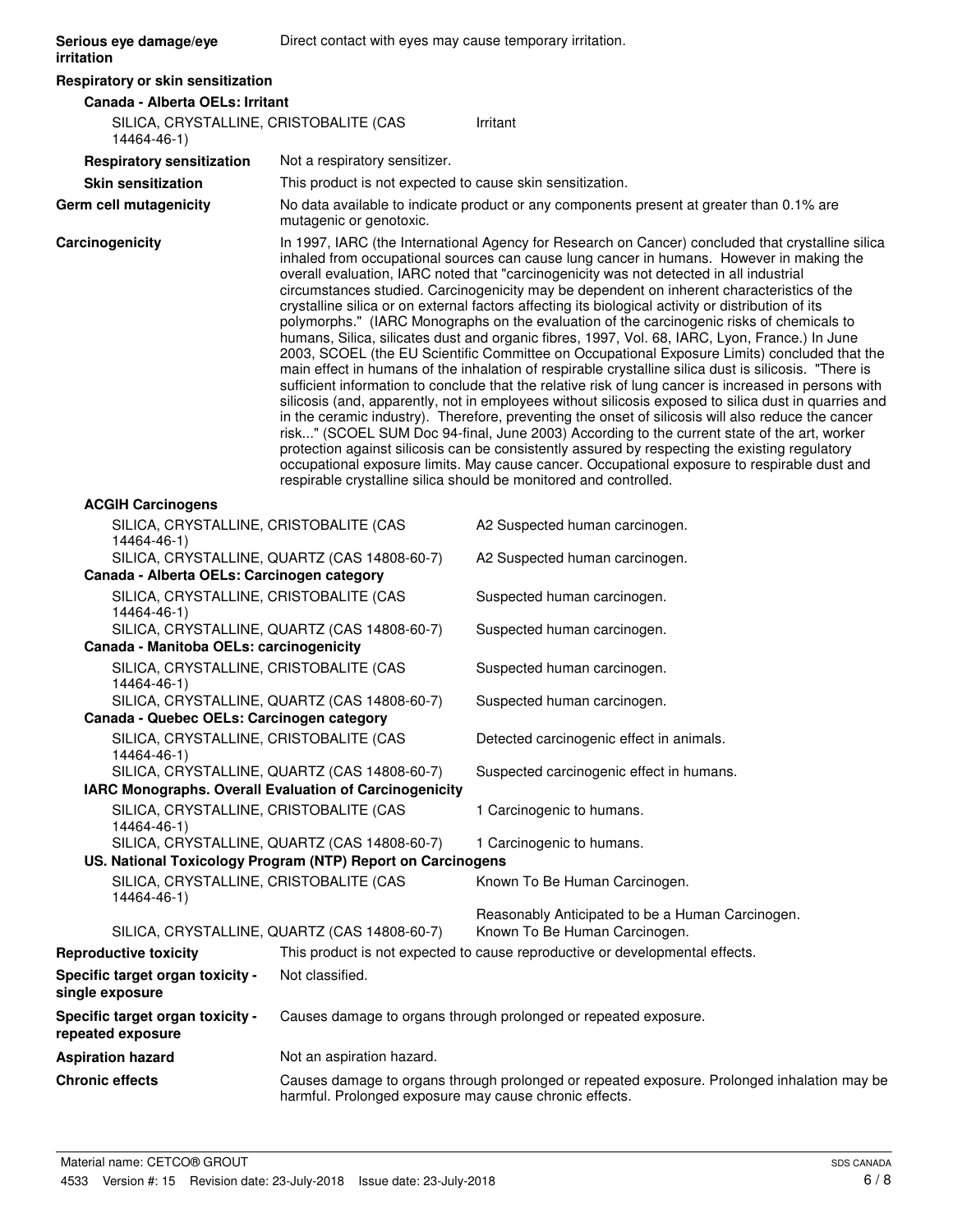## **12. Ecological information**

| <b>Ecotoxicity</b>               | The product is not classified as environmentally hazardous. However, this does not exclude the<br>possibility that large or frequent spills can have a harmful or damaging effect on the environment. |
|----------------------------------|-------------------------------------------------------------------------------------------------------------------------------------------------------------------------------------------------------|
| Persistence and degradability    | No data is available on the degradability of any ingredients in the mixture.                                                                                                                          |
| <b>Bioaccumulative potential</b> | No data available.                                                                                                                                                                                    |
| Mobility in soil                 | No data available.                                                                                                                                                                                    |
| Other adverse effects            | No other adverse environmental effects (e.g. ozone depletion, photochemical ozone creation<br>potential, endocrine disruption, global warming potential) are expected from this component.            |

### **13. Disposal considerations**

| <b>Disposal instructions</b>             | Collect and reclaim or dispose in sealed containers at licensed waste disposal site. Dispose of<br>contents/container in accordance with local/regional/national/international regulations.                            |
|------------------------------------------|------------------------------------------------------------------------------------------------------------------------------------------------------------------------------------------------------------------------|
| Local disposal regulations               | Dispose in accordance with all applicable regulations.                                                                                                                                                                 |
| Hazardous waste code                     | The waste code should be assigned in discussion between the user, the producer and the waste<br>disposal company.                                                                                                      |
| Waste from residues / unused<br>products | Dispose of in accordance with local regulations. Empty containers or liners may retain some<br>product residues. This material and its container must be disposed of in a safe manner (see:<br>Disposal instructions). |
| <b>Contaminated packaging</b>            | Since emptied containers may retain product residue, follow label warnings even after container is<br>emptied. Empty containers should be taken to an approved waste handling site for recycling or<br>disposal.       |

### **14. Transport information**

#### **TDG**

Not regulated as dangerous goods.

#### **IATA**

Not regulated as dangerous goods.

#### **IMDG**

Not regulated as dangerous goods.

**Transport in bulk according to** Not applicable. **Annex II of MARPOL 73/78 and the IBC Code**

#### **15. Regulatory information**

**Canadian regulations**

This product has been classified in accordance with the hazard criteria of the HPR and the SDS contains all the information required by the HPR.

## **Controlled Drugs and Substances Act**

Not regulated. **Export Control List (CEPA 1999, Schedule 3)**

Not listed.

**Greenhouse Gases**

Not listed.

**Precursor Control Regulations**

Not regulated.

#### **International regulations**

**Stockholm Convention**

Not applicable.

**Rotterdam Convention**

Not applicable.

**Kyoto protocol**

Not applicable.

**Montreal Protocol**

Not applicable. **Basel Convention**

Not applicable.